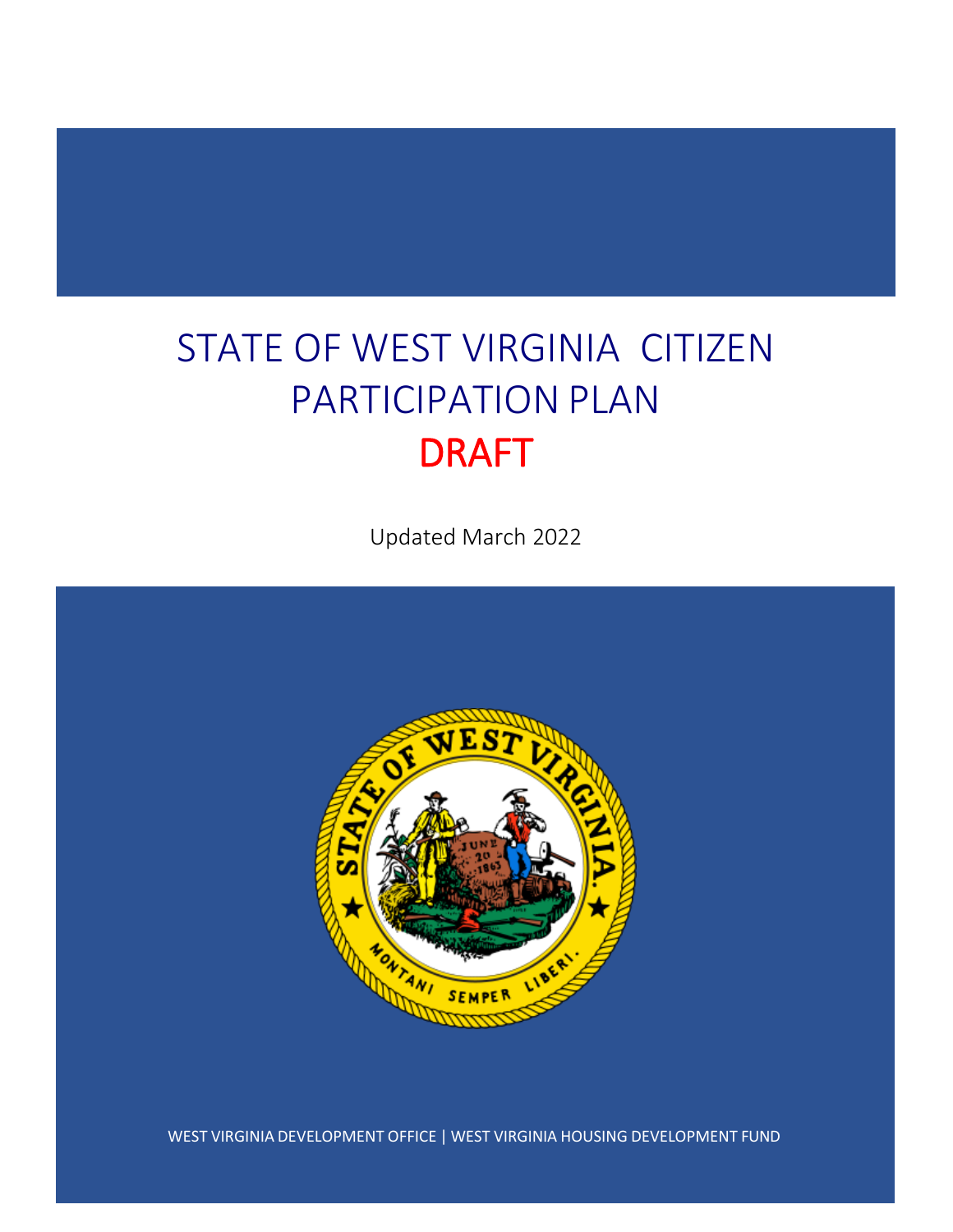# **WEST VIRGINIA CITIZEN PARTICIPATION PLAN**

#### **Background**

Chapter 24, Part 91, *et al.* of the Code of Federal Regulations requires the State of West Virginia, with input from citizens, local elected officials and other affected parties, to prepare a five-year U.S. Department of Housing and Urban Development (HUD) Consolidated Development Plan (Con Plan) outlining the State's goals and priorities for housing, community and economic development, and setting forth an Annual Action Plan (AAP) for the coordinated use of HUD and related federal, State, local and private sector resources to achieve these goals. The purpose of the programs and activities covered by the Con Plan is to improve the State of West Virginia by providing safe, decent, sanitary, and affordable housing, a suitable living environment and increasing economic opportunities for low- and moderate- income residents.

#### **Purpose**

The purpose of the Citizen Participation Plan (CPP) is to provide opportunities for citizens of this State to provide input in the development of the Con Plan, the AAP, any substantial amendments to the Con Plan and AAP, the Consolidated Annual Performance and Evaluation Report (CAPER), and to set forth local requirements for citizen participation in the Community Development Block Grant (CDBG), Emergency Solutions Grants (ESG), Housing Opportunities for Persons with AIDS (HOPWA), HOME Investment Partnership, and Housing Trust Fund (HTF) Programs. The CCP is designed to encourage participation by low-and moderate-income and minority persons that have an interest in activities funded under the Con Plan. The State is also committed to taking whatever actions are appropriate to encourage participation by non-English speaking persons, as well as persons with disabilities.

Below are details on the citizen participation efforts and requirements for the Con Plan, any substantial amendments to the Con Plan and the AAP, the Consolidated Annual Performance and Evaluation Report (CAPER), and local requirements for citizen participation in CDBG-funded projects.

## **Consolidated Development Plan and Annual Action Plan**

The State of West Virginia's Con Plan is developed through a collaboration of the West Virginia Department of Economic Development (WVDED) and the West Virginia Housing Development (WVHDF). The Con Plan identifies and prioritizes housing and community development needs in the state and how the state intends to address these needs through the following grant programs: CDBG; HOME Investment Partnerships (HOME); Emergency Solutions Grant (ESG); the Housing Opportunities for Persons with AIDS (HOPWA) and the Housing Trust Fund (HTF).

The State of West Virginia's AAP is an annual document reporting on how that year's funding allocation for CDBG, HOME, ESG, HOPWA, and HTF will be used to achieve the goals and priorities set out in the larger Con Plan.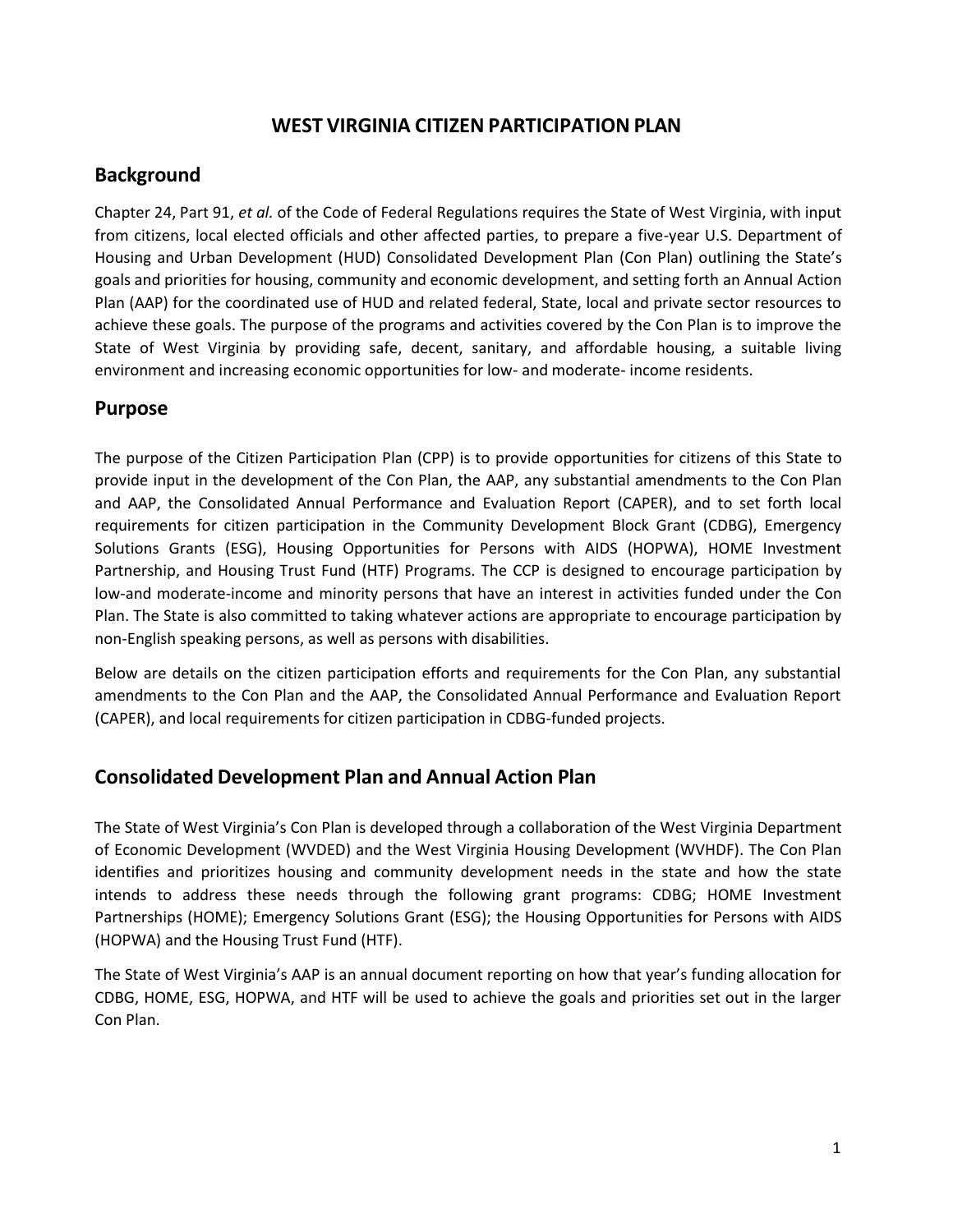The following will describe the citizen participation efforts conducted by the State of West Virginia for the Con Plan, AAP, Substantial Amendments, and the CAPER.

#### **Citizen Participation in the Consolidated Plan (Con Plan):**

**Public Hearing:** The State will conduct at least four public hearings around the State in the needs- assessment phase of the consolidated development planning process to solicit local input from citizens and local elected officials on priority housing and community development needs and barriers. These hearings will be held in strategic locations around the State to ensure convenient access by the citizenry, including low- and moderate-income and minority persons. The hearing sites will be handicapped accessible, and special provisions will be made to accommodate the needs of disabled persons upon request. In the event of a State or National Emergency, where citizens are discouraged from travel and the draft plan might not be available for review at the specified locations, WVDED will make the draft Con Plan available on the WVCAD Website. As much as possible, arrangements will be made to review the draft plan in our offices by contacting WVDED. Public hearings will be held via webinar.

A public notice stating the date, time and location of the public hearing will be published in newspapers of general local circulation at least 14 days in advance of the meetings. To broaden participation by low- and moderate-income and minority populations, a copy of the public notice will be direct-mailed or emailed to State and local organizations representative of these groups (WV Chapter-NAACP, WV Human Rights Commission, public housing authorities, Regional Planning and Development Councils (RPDC) and community action agencies). West Virginia Department of Health and Human Resources will be requested to email a copy of the public notice to its local field offices with instructions to post them at its service entrances. This will further maximize participation by poverty level income populations. In the event of State or National Emergency, where citizens are discouraged from travel, WVDED will not request WVDHHR to post the public notice at local field offices.

**Survey:** A community needs assessment online survey of housing and community development needs and priorities will be provided through the West Virginia Community Advancement and Development website. The availability of the online survey will be communicated through email or mail through partnering organizations.

**Consultation:** Prior to and during the development of the Consolidated Development Plan, the State will actively seek information about housing and community development needs in the state. This consultation may take the form of one or more of the following:

Soliciting information from agencies and organizations that assist low-income persons and areas, including state and federal agencies, local governments, regional councils of government, Continuum(s)of Care, businesses, community and faith-based groups, broadband internet service providers, organizations engaged in narrowing the digital divide, agencies whose primary responsibilities include the management of flood prone areas, public land or water resources, and emergency management agencies.

Interviewing agency directors and/or staff and organizing focus groups with key stakeholders and partners. Collecting information at statewide or regional housing, community development, and economic development conferences and convenings when available.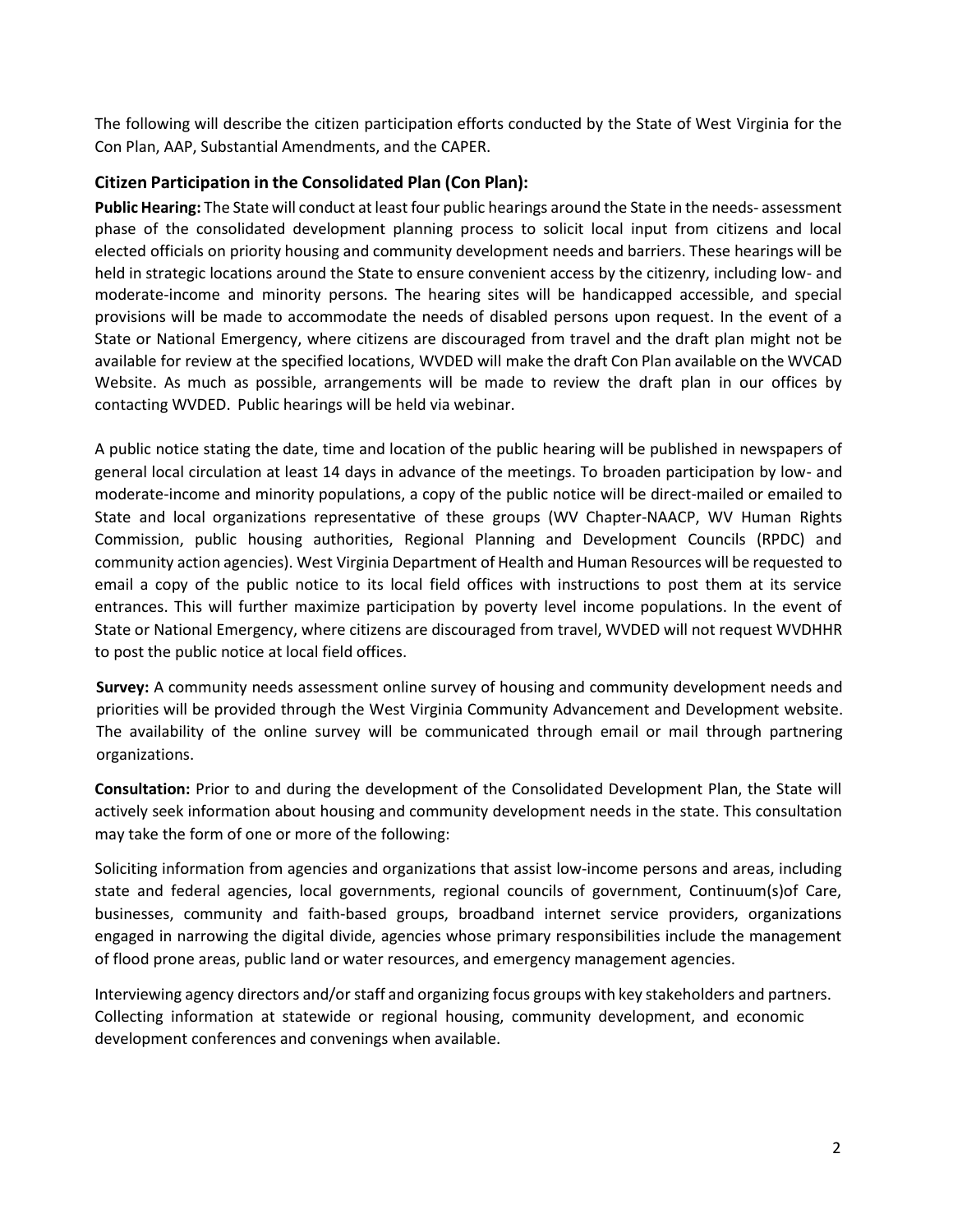A written record will be kept of all comments received at the public hearings, and any written comments received during the public review period on the proposed Con Plan. These comments will be considered in finalizing the Plan, and a summary of the comments will be attached to the final Con Plan submitted to HUD.

**Final Action on the Consolidated Plan:** Upon completion of the draft Con Plan, a copy will be available for a 30-day review and comment period at least 90 days prior to the start of the program year (July 1) on the WVCAD Website. An executive summary of the draft plan will be sent to the State's 11 Regional Planning and Development Councils (RPDC) to circulate to the mayors and county commissions in each region. A complete copy of the draft Con Plan will also be placed in each of the RPDC offices, and a public notice of its availability for review and comment will be published in newspapers of general local circulations. The public notice will state the deadline for receipt of written comments on the Con Plan, and the date, time and location of at least three public hearings. The notice will be published at least 14 days in advance of the hearings. The meeting sites will be handicapped accessible, and special provisions will be made to accommodate the needs of disabled persons upon request. In the event of a State or National Emergency, where citizens are discouraged from travel and the draft plan might not be available for review at the specified locations, WVDED will make the draft Con Plan available on the WVCAD Website. As much as possible, arrangements will be made to review the draft plan in our offices by contacting WVDED. Public hearings will be held via webinar.

#### **Citizen Participation in the Annual Action Plan (AAP):**

**Final Action on the Annual Action Plan:** Upon completion of the draft AAP, a copy will be available for a 30-day review and comment period at least 90 days prior to the start of the program year (July 1) on the WVCAD Website. An executive summary of the draft plan will be sent to the State's 11 RPDCs to circulate to the mayors and county commissions in each region. A complete copy of the draft AAP will also be placed in each of the RPDC offices, and a public notice of its availability for review and comment will be published in newspapers of general local circulations. The public notice will state the deadline for receipt of written comments on the AAP, and the date, time and location of at least three public hearings. The notice will be published at least 14 days in advance of the hearings. The hearing sites will be handicapped accessible, and special provisions will be made to accommodate the needs of disabled persons upon request.

In the event of a State or National Emergency, where citizens are discouraged from travel and the draft plan might not be available for review at the specified locations, WVDED will make the draft Con Plan available on the WVCAD Website. As much as possible, arrangements will be made to review the draft plan in our offices by contacting WVDED. Public hearings will be held via webinar.

Pursuant to the Office of Community Planning Development Memorandum Availability of Waiver of Community Planning and Development (CPD) Grant Program and Consolidated Plan Requirements to Prevent the Spread of COVID-19 and Mitigate Economic Impacts Caused by COVID-19 signed 3-31-2020, the following waivers are applicable:

1. Citizen Participation Public Comment Period for Consolidated Plan Amendments. The 30-day requirement for Public Comment is waived as approved by CPD on 4-20-20. All CDBG-CV funding, ESG-CV, HOPWA-CV funding, and HOME program COVID-19 waivers will be subject to a 5-day comment period.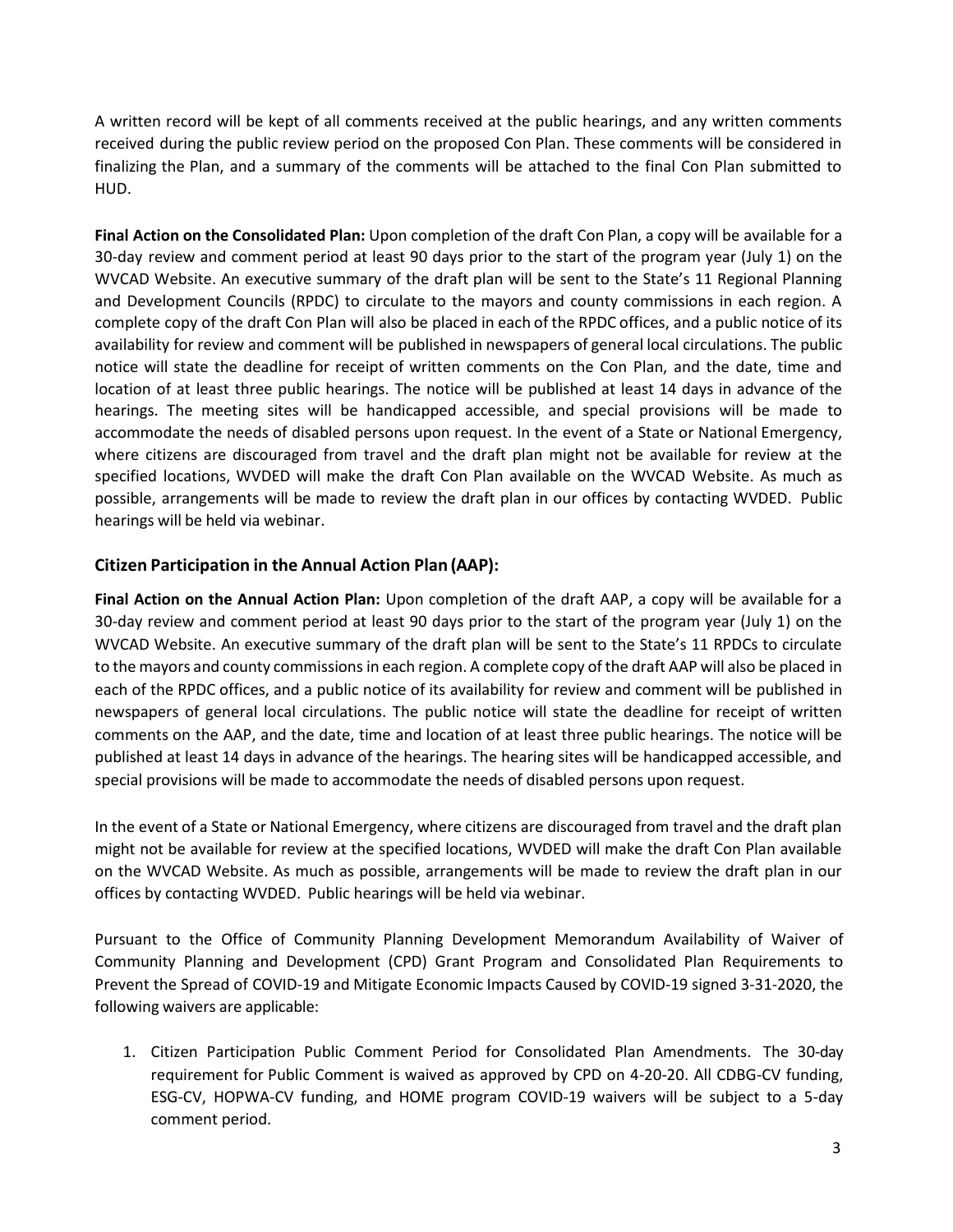2. Citizen Participation Reasonable Notice and Opportunity to Comment. The 14-day notice for public comments and hearings is waived as approved by CPD on 4-20-20. All CDBG-CV, ESG-CV, HOPWA-CV funding, and HOME program COVID-19 waivers will be subject to a 7-day notice to the public related to the funding and any amendments. Public hearings will be held virtually.

# **Citizen Participation in the Rapid Housing Program (RHP) Action Plan**

**Final Action on the Annual Action Plan:** Upon completion of the draft RHP AAP, a copy will be available for a 15-day review and comment period on the WVCAD Website. A public notice of its availability forreview and comment will be published in newspapers of local circulations. The public notice will state the deadline for receipt of written comments on the AAP.

In the event of a State or National Emergency, where citizens are discouraged from travel and the draft plan might not be available for review at the specified locations, WVDED will make the draft Con Plan available on the WVCAD Website. As much as possible, arrangements will be made to review the draft plan in our offices by contacting WVDED. Public hearings will be held via webinar.

# **Citizen Participation in the Home Investment Partnership Grant – American Recovery Plan (HOME-ARP)**

24 CFR 91.105, 24 CFR 91.115, 24 CFR 91.401 are waived, and the following alternative requirements shall apply to HOME-ARP allocation plan submissions by participating jurisdictions. (1) Participating jurisdictions must provide for and encourage citizen participation in the development of the HOME-ARP allocation plan. Before submitting the HOME-ARP allocation plan to HUD, participating jurisdictions must provide residents with reasonable notice and an opportunity to comment on the proposed HOME-ARP allocation plan of no less than 15 calendar days. The participating jurisdiction must follow its adopted requirements for "reasonable notice and an opportunity to comment" for plan amendments in its current citizen participation plan except for where it conflicts with the requirements of this Appendix. In addition, participating jurisdictions must hold at least one public hearing during the development of the HOME-ARP allocation plan prior to submitting the plan to HUD.

Substantial Amendments to the HOME-ARP Allocation Plan. Participating jurisdictions must make a substantial amendment to the HOME-ARP allocation plan for changes in the method of distributing funds; to carry out an activity not previously described in the plan; or, to change the purpose, scope, location, or beneficiaries of an activity, including new preferences not previously described in the plan. Participating jurisdictions must make the proposed substantial amendment public and provide for a 15-day public comment period prior to submission.

In the event of a State or National Emergency, where citizens are discouraged from travel and the draft plan might not be available for review at the specified locations, WVDED will make the draft Con Plan available on the WVCAD website. As much as possible, arrangements will be made to review the draft plan in our offices by contacting WVDED. Public hearings will be held via webinar.

## **Substantial Amendments**

The WVDED reserves the right to make non-substantive changes (administrative amendments) to the Con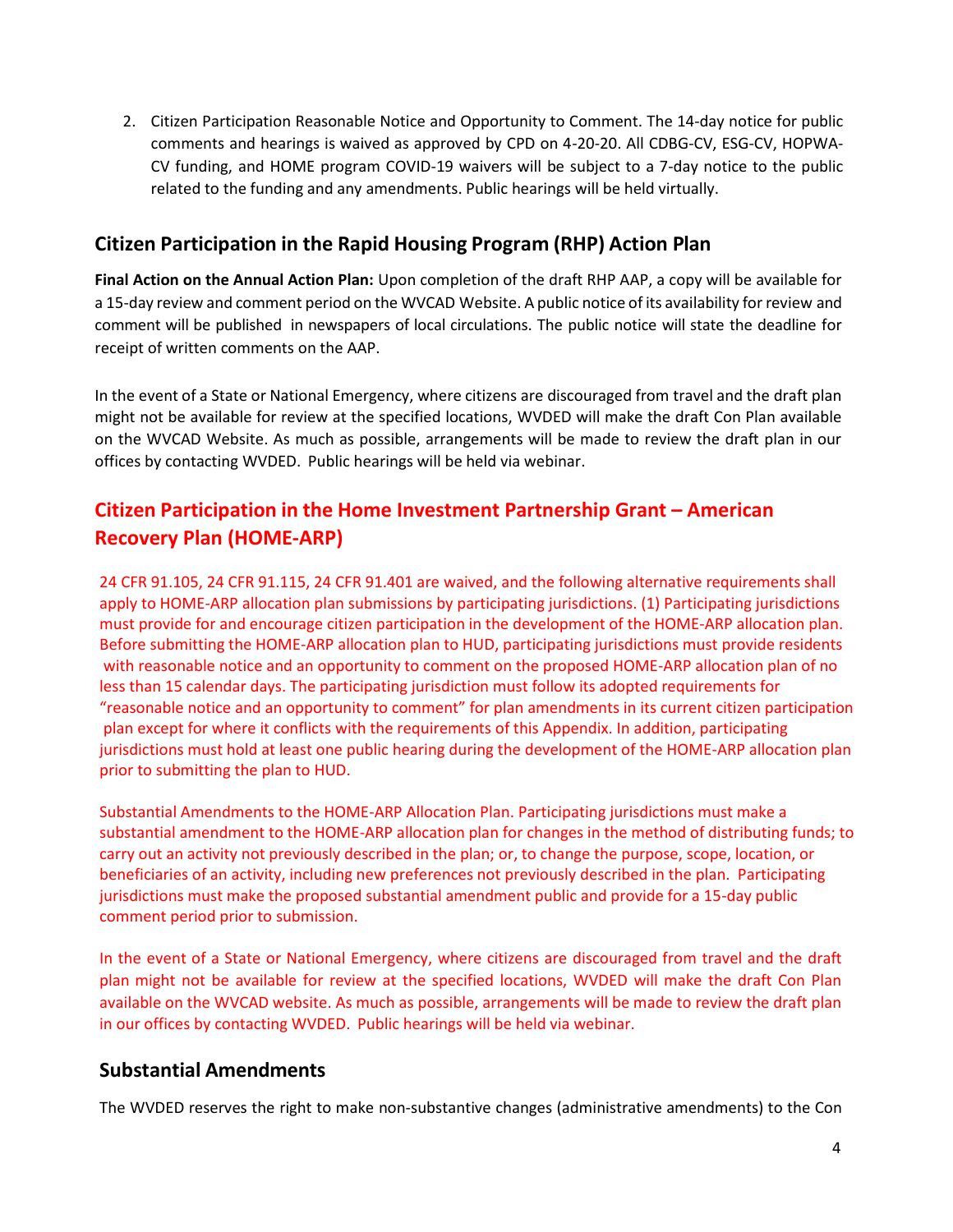Plan and the AAP without opening a public comment period. A substantive change (substantial amendment) will require public comment as outlined below.

**Definition ofsubstantial amendment:** A substantial amendment is defined as follows:

- a proposed change in the allocation of funds between funding categories, priorities, goals, and objectives that totals 20 percent or more of the State's annual allocation of CDBG, HOME, ESG, HOPWA, RHP and HTF funds
- a proposed change to the purpose, scope, location, or beneficiaries of an activity that totals a 20 percent or more increase in the activity's total project cost
- a proposed change in the method of distribution of funds
- a proposed change to establish a new funding or allocation priority or goal
- a proposed change to the Citizen Participation Plan.

Any changes in the distribution of funds caused by changes in the Federal funding allocation after the Con Plan/AAP draft comment periods has expired will not be considered a substantial amendment.

**Citizen Participation in substantial amendments:** Substantial amendments to the approved Con Plan/ APP will be made public by public notices in newspapers and notices on the West Virginia Community Advancement and Development (WVCAD) Website. Public Hearings will not be held for amendments.

**Final Action on Substantial Amendments:** The WVDED and WVHDF will receive and consider comments on substantial amendments to the Con Plan/AAP for 30 days before implementing those amendments.

## **Consolidated Annual Program Performance and Evaluation Report (CAPER)**

Each year the WVDED must submit a CAPER reporting on actions completed during the previous program year for CDBG, HOME, ESG, HOPWA and HTF as they relate to the performance measures outlined in the current Con Plan and AAP.

The following will describe the citizen participation efforts conducted by the State of West Virginia for the CAPER.

**Citizen Participation:** The WVDED will submit the CAPER to HUD within 90 days of the end of the State program year (September 30). Copies of the CAPER will be placed in each of the 11 RPDC offices, and a notice of availability for public review will be published in newspapers of general local circulation and posted on WVCAD Website. At least 15 days will be allowed for review and comment by the public. In the event of a State or National Emergency, where citizens are discouraged from travel, WVDED will make the draft CAPER available on the WVCAD Websites and will not be available in the 11 RPDC or WVDED offices. As much as possible, arrangements will be made to review the draft plan in our offices by contacting WVDED.

**Final Action on the CAPER:** The WVDED will consider all comments received in the preparation of the CAPER. A summary of comments received will be attached to the final CAPER submitted to HUD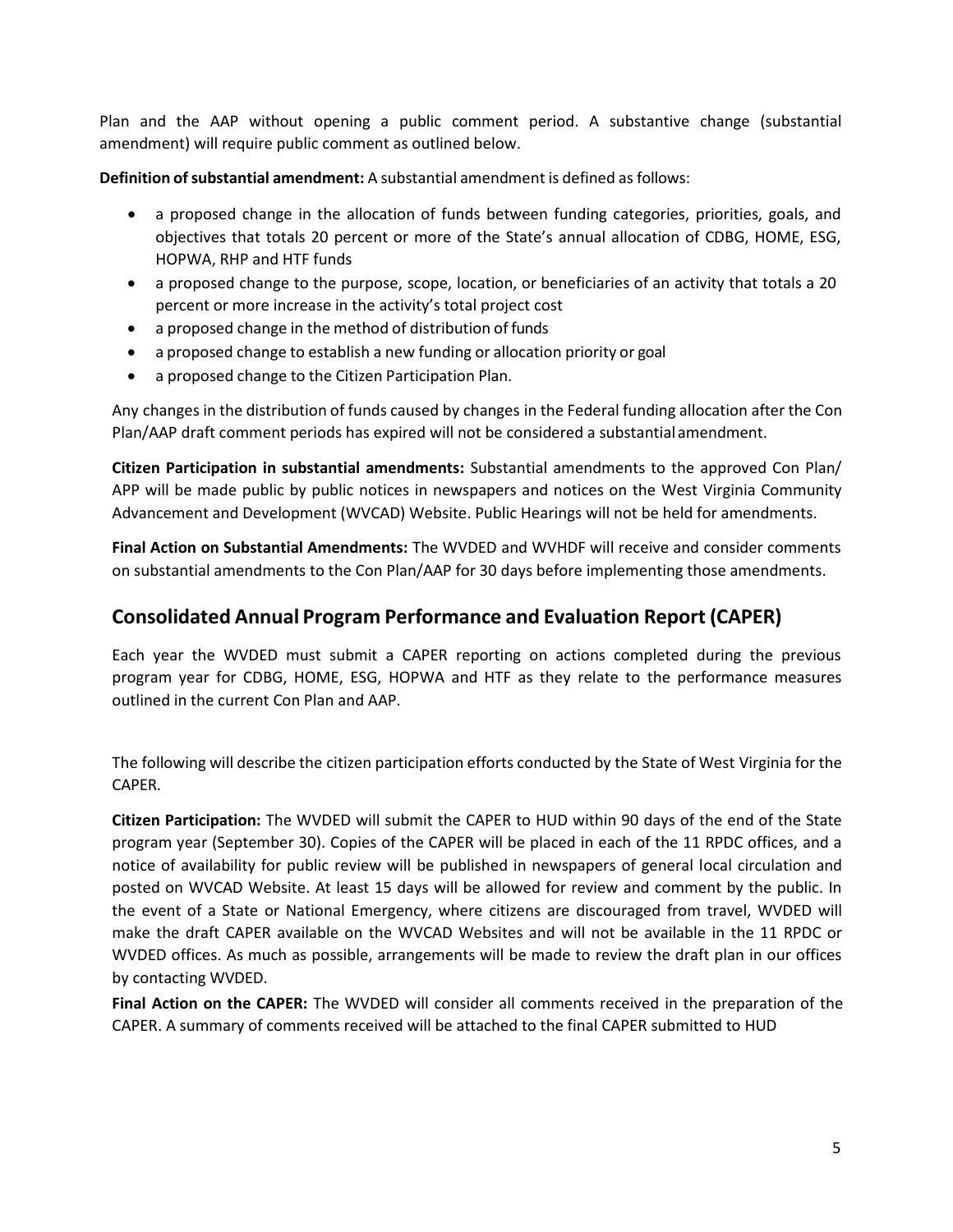# **Citizen Participation Requirementsfor Local Governments**

Upon application for funding, local governments are required to submit a certification of a local CPP. Local CPP ensure that the units of local government are meeting the requirements of Title 24 of the Code of Federal Regulations Part 570.486.

The local participation plans should include the following provisions at a minimum:

- Local governments shall conduct a minimum of two (2) public hearings to be conducted with regard to any CDBG application. One hearing shall be conducted at the prior to the preparation of the application to obtain the views and proposals of citizens regarding community and housing needs including the needs of low and moderate-income persons and a second public hearing shall be prior to submission of application to the State to obtain citizen input, comments, or opinions with regard to such application) and with regard to program or project performance.
- Notices of public hearings to be conducted by the local government shall be published and posted within 7 days prior to the date of the hearings.
- The following information must be made available: Amount of CDBG funds expected to be made available, range of activities that can be funded by CDBG, estimated amount of CDBG funds used for activities to meet the national objective, citizen participation process must identify each proposed project; project location, including target area boundaries, if any; proposed project activity; total project cost, grant amount requested, and if the project is likely to result in relocation and anti-displacement required by 570.488.
- Public hearings must be held at times and places convenient for affected citizens, potential or actual beneficiaries, and including persons with disabilities. Public hearings must contain bilingual communications for non-English speaking residents when they will be affected by a proposal and reasonable advanced notification is given to the local government.

# **Availability to the Public**

Copies of the State's Con Plan and any amendments thereto, AAP and any amendments thereto, and the CAPER will be placed in the RPDC offices, the offices of the West Virginia Department of Economic Development and the West Virginia Housing Development Fund and posted on the WVCAD Website. Copies of this information will be made available in a form accessible to persons with disabilities and Limited English Proficiency, upon request as needed.

# **Access to Records**

The WVDED and WVHDF will provide citizens, public agencies, and other interested parties reasonable and timely access to information and records relating to the State's Con Plan and the State's use of assistance under the programs covered by the Con Plan during the preceding five years during normal business hours.